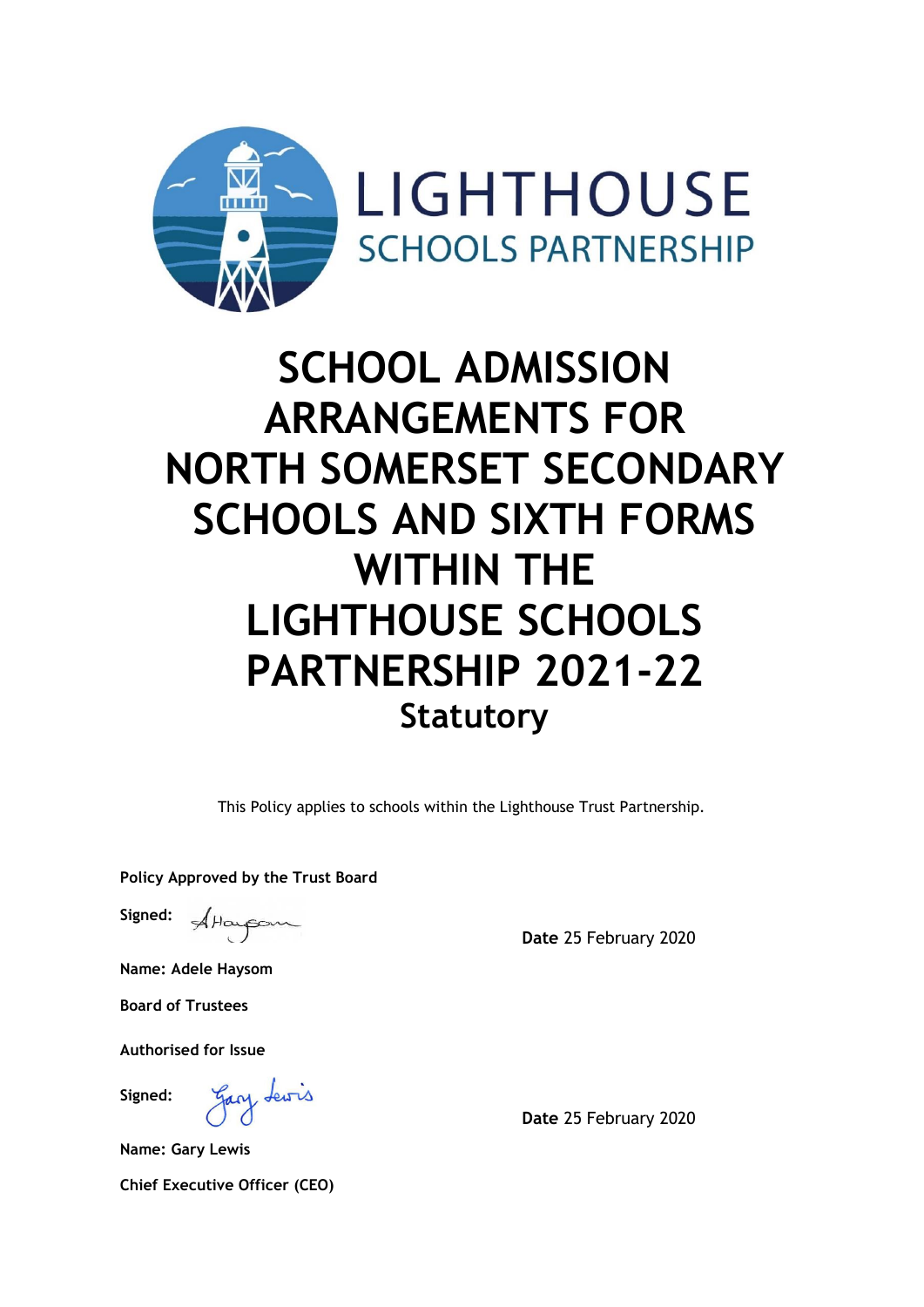**School Admission Arrangements for North Somerset Secondary schools and**  Sixth Forms water **Research LIGHTHOUSE**'s Partnership



- 1. [Introduction](#page-2-0)
- 2. [Oversubscription criteria and](#page-2-1)  [published admissions number](#page-2-1)
- 3. [Starting at a Secondary](#page-4-0) school
	- 3.1. [Applying](#page-4-1)
	- 3.2. [Deadline](#page-5-0)
- 4. [Applying for Sixth Form](#page-5-1)
	- 4.1. [Timetable](#page-5-2)
	- 4.2. [Application form](#page-6-0)
	- 4.3. [Academic entrance](#page-6-1)  [requirements](#page-6-1)
	- 4.4. [Late applications](#page-8-0)
	- 4.5. [Minimum entrance](#page-8-1)  [requirements](#page-8-1)
- 5. [In year school transfer applications](#page-5-3)
	- 5.1. [Applications](#page-9-0)
	- 5.2. [Outcome](#page-9-1)
	- 5.3. [Alternative places](#page-9-2)
	- 5.4. [Waiting list](#page-9-3)
	- 5.5. [UK Service Personnel and](#page-10-0)  [Crown Servants](#page-10-0)
	- 5.6. [Fair access](#page-10-1)
- 6. [General information](#page-10-2)
	- 6.1. [Who can apply](#page-10-2)
	- 6.2. [Parent](#page-10-3)
	- 6.3. [Home address](#page-11-0)
	- 6.4. [Change of address](#page-11-1)
	- 6.5. [Documentary evidence](#page-12-0)
	- 6.6. [Supporting documents](#page-13-0)
	- 6.7. [Withdrawal of an](#page-13-1) offer
	- 6.8. [Children in care](#page-13-2)
	- 6.9. [Brothers and sisters](#page-14-0)
	- 6.10[.Distances](#page-14-1)
	- 6.11[.Admissions of children](#page-15-0)  [outside their normal](#page-15-0)  [chronological age group](#page-15-0)  [\(delayed or accelerated](#page-15-0)  [entry\)](#page-15-0)
	- 6.12.Appeals
	- 6.13[.Statement of Special](#page-16-0)  [Educational Needs or](#page-16-0)  [Education, Health and Care](#page-16-0)  [Plan](#page-16-0)
	- 6.14. Alteration
- 7. [Contact details](#page-16-2)
- 8. [First Geographical Areas \(FGA's\)](#page-17-0)

N.B. In line with the changes to the School Admissions Code, the section relating to Children Previously in Care criteria (6.8) includes a fourth bullet point relating to children previously in state care outside of England (w.e.f. 1 September 2021)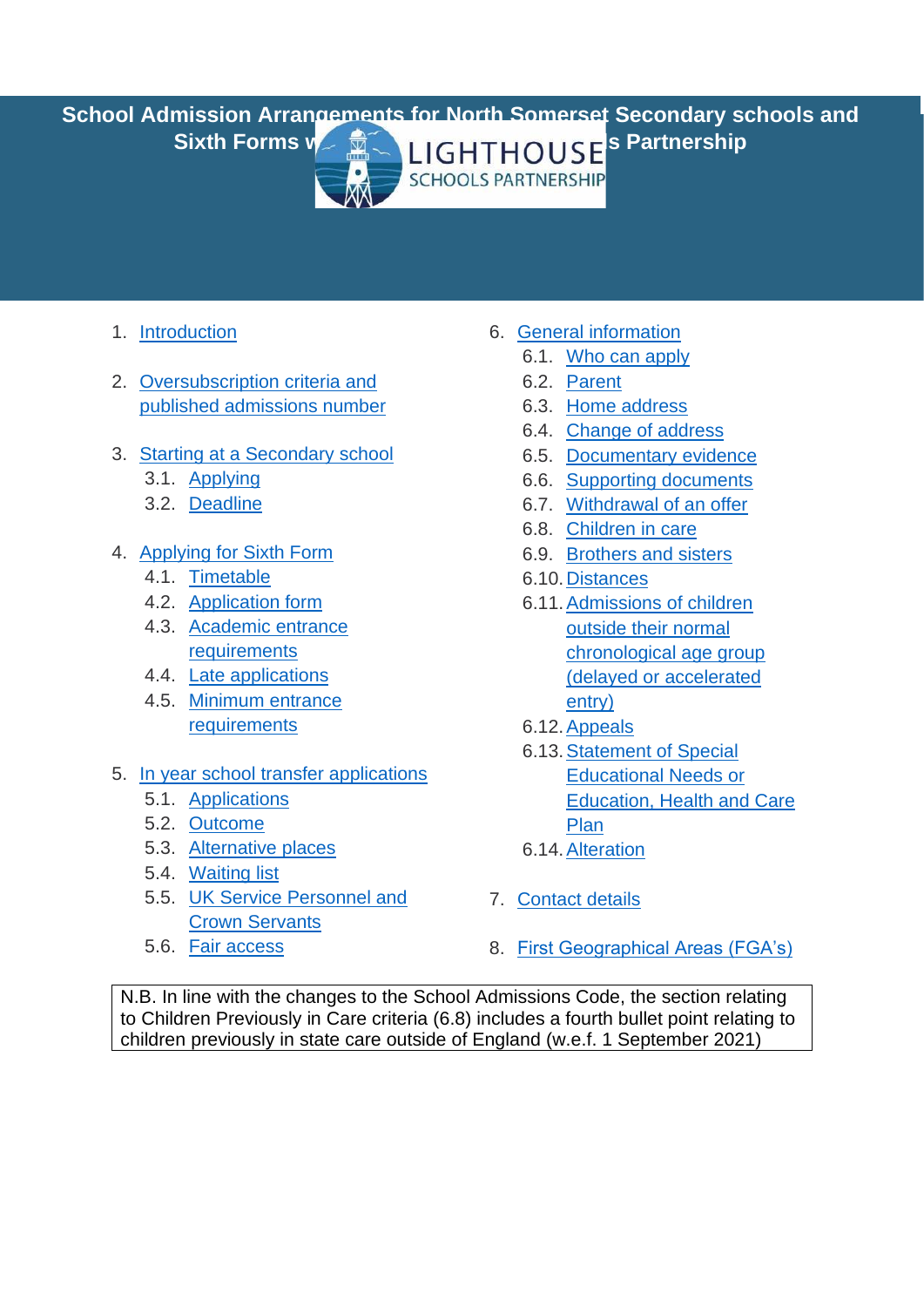#### <span id="page-2-0"></span>1. Introduction

The Lighthouse Schools Partnership is a Schools Trust with schools across the age range providing education to children and young people from Nursery to Sixth Form. It is a not-for-profit charity with the key aim of 'advancing education for public benefit'. The Trust includes both community and Church of England schools. The Lighthouse Schools Partnership has developed and published these Admission Arrangements to help explain the admission application process clearly and comprehensively, so that parents and children are suitably informed when choosing and applying for a preferred school. The arrangements comply with the requirements of the 2014 [School Admissions Code](https://assets.publishing.service.gov.uk/government/uploads/system/uploads/attachment_data/file/389388/School_Admissions_Code_2014_-_19_Dec.pdf) and the 2012 [School Admission Appeals Code](https://assets.publishing.service.gov.uk/government/uploads/system/uploads/attachment_data/file/275897/school_admission_appeals_code_1_february_2012.pdf) issued, issued under Section 84 of the School Standards and Framework Act 1998. Any concern regarding statutory compliance, fairness or equality of local policy/practice, should be directed to the Lighthouse Schools Partnership via any of its schools. If the matter cannot be resolved locally, a complaint may be raised with the Office of the Schools Adjudicator (see Part 7 for contact details). Every admission application received will be administered in a fair and equitable way, in strict accordance with published policy and practice.

In accordance with our schools' academy status, the Board of Trustees is the Admissions Authority.

The 'day to day' management of school admissions is delegated to an Admissions Committee established within each school setting. If you would like to discuss your specific requirements or need further help with any aspect of the admissions process, please contact the individual school. It is recommended that you also visit the school websites which provide a lot of useful information about the school, its community and curriculum and the Lighthouse Schools Partnership.

## <span id="page-2-1"></span>2. Oversubscription criteria and published admissions number

Where a school is named in a child's Statement of Special Educational Needs or Education, Health and Care Plan, the Admission Authority for the school is legally required to admit the child to the school. Such children will therefore be allocated places at the named school before the oversubscription criteria is applied.

If the school receives more applications than the Admission Number the following criteria will be used to determine who will be allocated a place. All applications will be ranked in accordance with the criteria below given in order of priority.

For Sixth form entry for Backwell School: Where the school is named in a student's Statement of Special Educational Needs or Education, Health and Care Plan, the Admission Authority is legally required to admit the student to the school. Such students will therefore be allocated places before the criteria below are applied.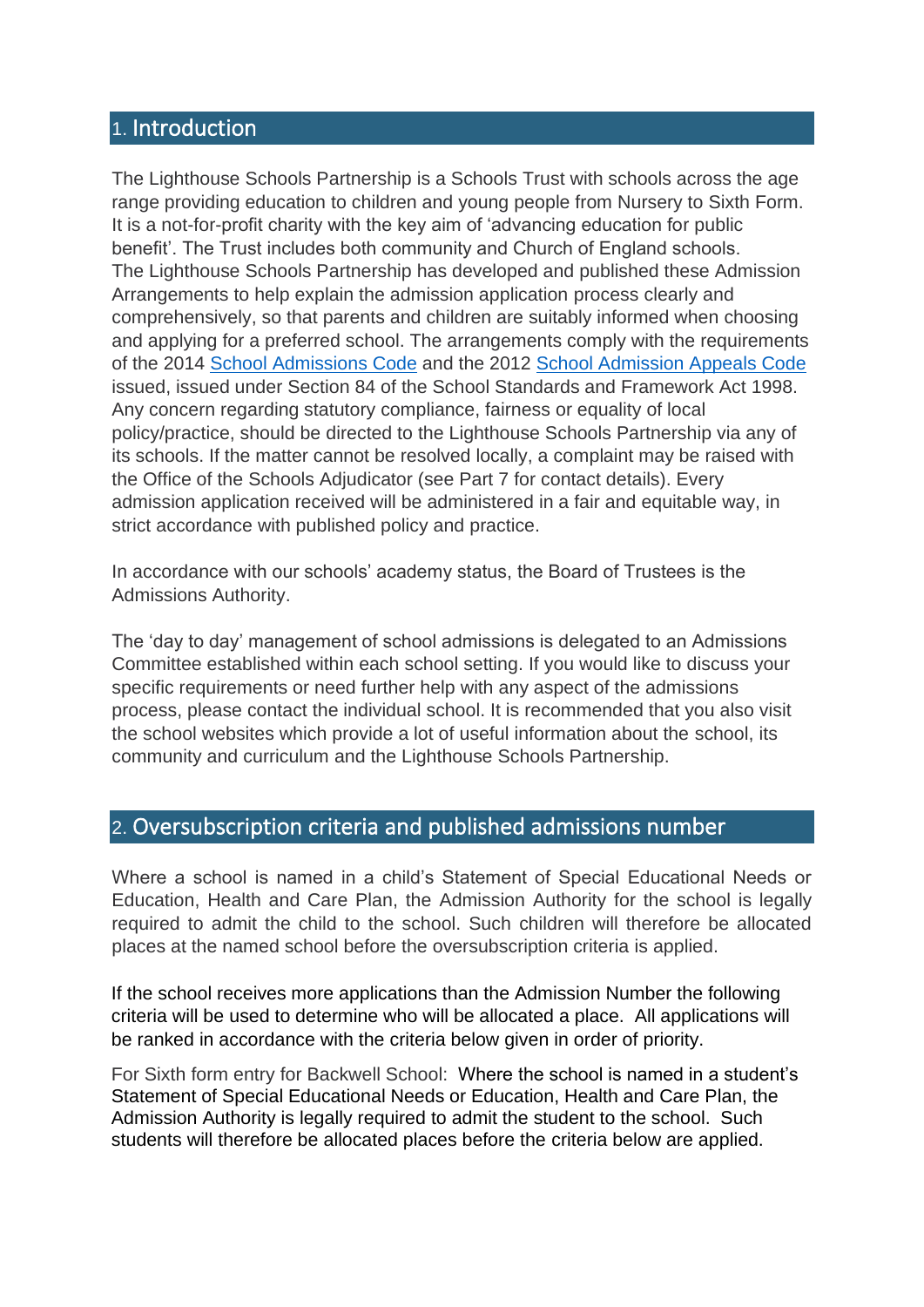<span id="page-3-1"></span>

| <b>School</b>   | Age <sup>®</sup><br>range | <b>Year of</b><br>intake | <b>Admissions</b><br>number |
|-----------------|---------------------------|--------------------------|-----------------------------|
| <b>Backwell</b> | $11 - 18$                 | Year 7                   | 270                         |
| Gordano         | $11 - 18$                 | Year 7                   | 336                         |

#### **Backwell**

- <span id="page-3-0"></span>1. Looked-after children at the time of application and children who were previously looked after but ceased to be so because they were adopted (or became subject to a child arrangements order or special guardianship order) immediately following having been in Care.
- 2. Children who reside within Backwell School's First Geographical Area with a sibling on roll at the school at the time of application who will still be on roll at the time of admission, and who lives at the same home address.
- 3. Children living in Backwell School's First Geographical Area, shown on the attached map. For further information on schools' First Geographical Areas please contact the North Somerset School Admissions Team.
- 4. Children who reside outside the First Geographical Area who have a sibling on roll at the school at the time of application who will still be on roll at the time of admission, and who lives at the same home address.
- 5. Children of Backwell School staff employed on a permanent contract by the school for at least two years at the time of application, or where the member of Backwell School staff has been recruited to fill a post for which there is a demonstrable skill shortage. This does not include staff who work on the school site for other employers.
- 6. Children not in the above categories.

For year 7 – 11 entry: Priority within each category will be given to those living closest to the school. The distances will be measured in a direct line between the address point of the child's home and the main entrance marker for the school indicated on North Somerset Council's computerised system(s). If these distances are equal the ranking of applications will be made by drawing lots.

For Sixth form entry: Priority within each category will be given to those living closest to the school. The distances will be measured in a direct line between the address point of the child's home and main entrance marker for the school indicated on North Somerset Council's computerised system(s).

The *Sixth Form* normally has places available for students living in Weston-super-Mare, Bristol and beyond*.* 

A map of the [First Geographical Area](#page-17-0) is provided at the end of this policy.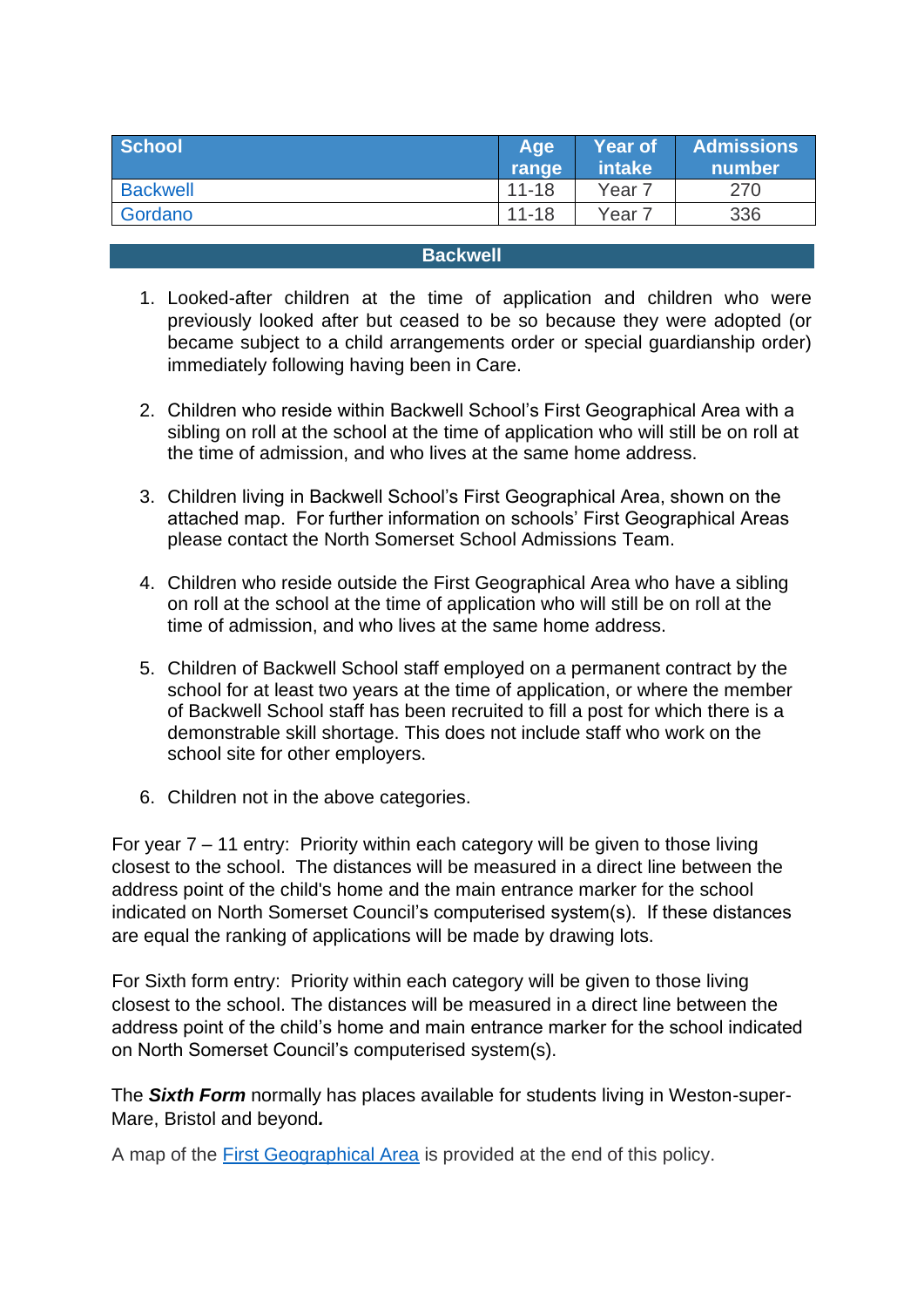<span id="page-4-2"></span>Within each criterion, priority will be given to children living closest to the school measured in a [direct line.](#page-14-1)

#### **Gordano**

- 1. Children in Care at the time of application and children who were previously in Care but ceased to be so because they were adopted (or became subject to a child arrangements order or special guardianship order) immediately following having been in Care.
- 2. Children who reside within the First Geographical Area who have a sibling on roll (including the Sixth Form) at the time of admission and who lives at the same home address.
- 3. Children who reside within the First Geographical Area or with a confirmed move to a home address within First Geographical Area which can be evidenced at the time of application.
- 4. Children not satisfying a higher criterion

A map of the [First Geographical Area](#page-17-0) is provided at the end of this policy.

Within each criterion, priority will be given to children living closest to the school measured in a [direct line.](#page-14-1)

#### <span id="page-4-0"></span>3. Starting at a Secondary school

The following information should be read in conjunction with the 2021-22 Coordinated Admission Scheme published by the Local Authority in the area which the child lives (the home Local Authority).

The scheme can be viewed on the North Somerset Council's website at [www.n](http://www.n-somerset.gov.uk/schoolpublications)[somerset.gov.uk/schoolpublications](http://www.n-somerset.gov.uk/schoolpublications)

#### <span id="page-4-1"></span>3.1 Applying

North Somerset residents seeking school places should apply on a North Somerset application form. Residents outside North Somerset seeking places at North Somerset schools should apply for places on their home Local Authorities' application form.

For North Somerset children the application form is available for submission using the online system on the North Somerset Council website or in a paper form. Applicants are strongly advised to read the parent guide for this intake which is available on North Somerset Council's web site. See [contact details](#page-16-2) section for details.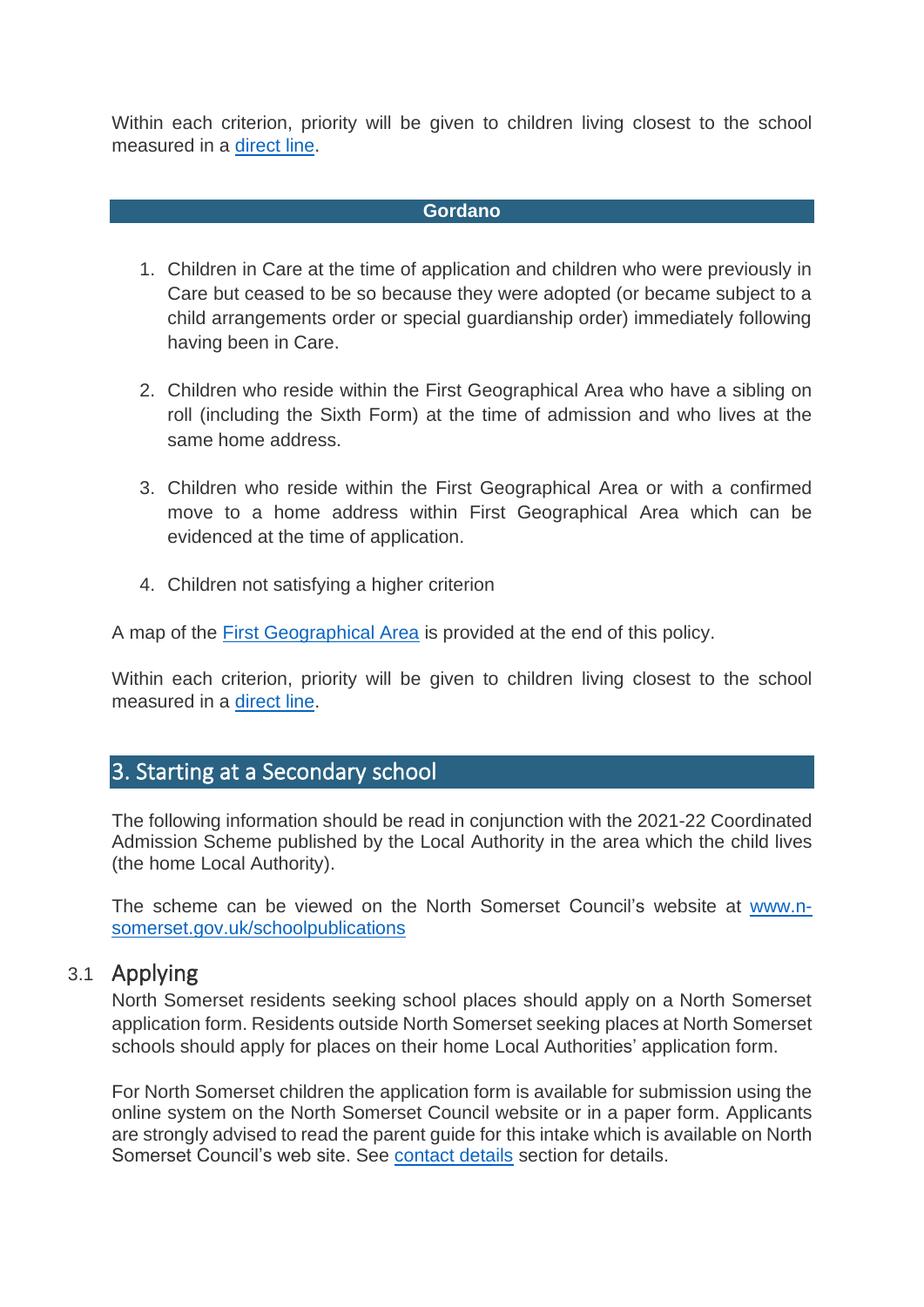## <span id="page-5-0"></span>3.2 Deadline

<span id="page-5-1"></span>Applications must be received by 31 October 2020, otherwise the application will be recorded as late. Late applications will not be considered in the first round of allocations and an outcome will not be sent on the National Offer Day. Please see North Somerset Council's [co-ordinated scheme](http://www.n-somerset.gov.uk/my-services/schools-learning/admissions/arrangements-policies-consultations/schoolpublications/) for this intake. A Parent Guide is available on the North Somerset Council's website [NSC Parent Guide](https://www.n-somerset.gov.uk/my-services/schools-learning/admissions/reception-junior-and-secondary-transfer/secondary/)

# <span id="page-5-3"></span>4. Applying for Sixth Form

| Sixth Form      | Aqe <sup>®</sup> | <b>Year of</b> | <b>Admissions</b>   |
|-----------------|------------------|----------------|---------------------|
|                 | <b>range</b>     | ∣intake\       | number <sup>1</sup> |
| <b>Backwell</b> | $11 - 18$        | Year 12        | 50                  |
| Gordano         | $11 - 18$        | Year 12        | 24                  |

The Published Admissions Number indicates the number of places that can be offered for new entry to the Sixth Form for students joining externally who pass the minimum Sixth Form academic entrance requirements. A place will be available for students already on roll at the school in year 11 and who wish to move from Year 11 to Year 12, providing they meet the same entrance requirements.

If there are more external applications received than places available, the oversubscription criteria set out in [section 2](#page-3-1) of these admission arrangements will be applied. The Admission Authority will sort the applications into ranked order and identify a priority for the offer of places up to the Published Admissions Number, subject to examination results.

It should also be noted that there may be a limit on the number of places available on any particular course. An application may be refused if it prejudices the provision of efficient education or efficient use of resources.

#### <span id="page-5-2"></span>4.1 **Timetable**

| <b>Date</b>            | <b>Action</b>                                                  |
|------------------------|----------------------------------------------------------------|
| <b>During November</b> | A Sixth Form Open Evening will be held and this will be        |
| 2020                   | advertised in the local press and on the school website.       |
|                        | A Prospectus, course handbooks and the 'Sixth Form'            |
|                        | Application Form will be made available at the schools         |
|                        | Sixth Form Open Evening.                                       |
| To arrive by 4.30pm    | Completed application forms must be submitted directly to      |
| on 6 December 2020     | the school Sixth Form Office Manager.                          |
| 27 March 2021          | Decision letters will be issued to external applicants. At     |
|                        | this stage, offers will be provisional, subject to achieving   |
|                        | <b>GCSE Sixth Form entrance requirements.</b>                  |
| End of August          | Confirmation of offers to external applicants will be notified |
|                        | following the outcome of examination results, on the Year      |
|                        | 12 Registration Day at the end of August.                      |
| Until 31 December      | A waiting list of those students refused admission to Year     |
| 2021                   | 12 will be maintained.                                         |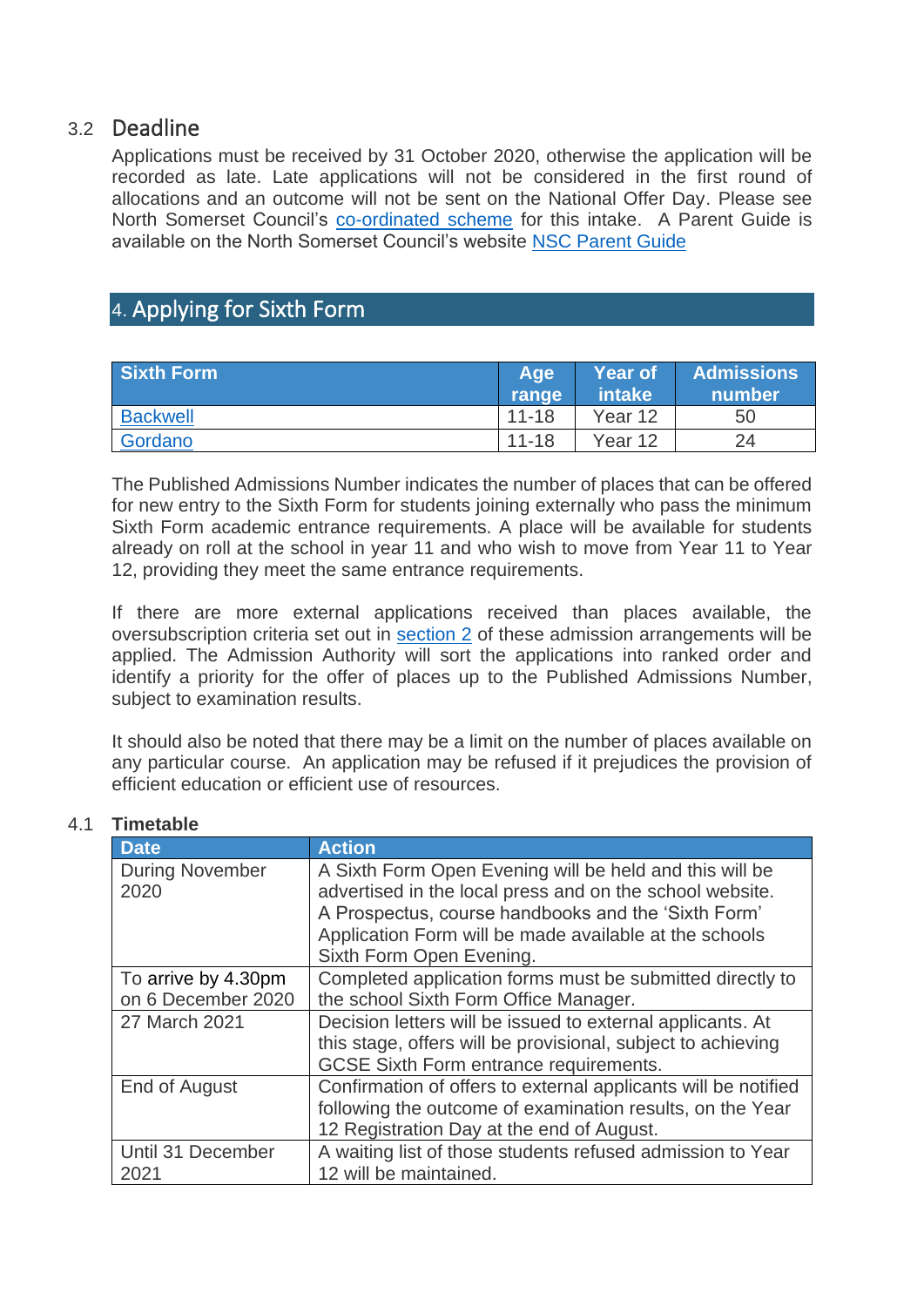#### <span id="page-6-0"></span>4.2 **Application form**

Applications for Sixth Form (Years 12 and 13) will only be accepted if they are made using the 'Sixth Form' Application Form which is available to download from the Academy website or as a paper copy upon request to the Sixth Form Office. The Application Form will also be made available at the Sixth Form open evening.

#### 4.3 **Academic entrance requirements**

#### <span id="page-6-1"></span>**Backwell**

#### Entry criteria for level 3 courses

These are the GCSE qualifications required for entry to Level 3 courses (A Levels, Cambridge Technicals or Level 3 BTEC) in the Sixth Form in 2019. The requirements for entry in 2021 will be published in the course handbook issued in Term 2 2020.

- A minimum of five GCSEs at grade 4 9 including English Language. Students who do not meet this minimum standard will still be considered in the light of the suitability of their option choices.
- Qualifications equivalent to GCSE will be considered in the light of proposed subject choice.
- At least grade 4, preferably 5 or 6, at GCSE in the subjects which you wish to study at A Level.
- Where the subject was not available at GCSE, any comparable subjects are taken into account.

| <b>Subject</b>                 | <b>Normal GCSE requirement</b>                 |
|--------------------------------|------------------------------------------------|
| <b>Applied Science</b>         | 44 in Sciences and 4 in Mathematics            |
| Biology                        | 66 in Science or 6 in Biology and 6 in another |
|                                | science, plus 5 in Mathematics                 |
| <b>Business Studies (CTEC)</b> | 4 in Mathematics                               |
| Chemistry                      | 66 in Science or 6 in Chemistry and 6 in       |
|                                | another science, plus 6 in Mathematics         |
| Computer Science*              | 6 in Mathematics                               |
| Economics                      | 5 in Mathematics and 5 in English Language     |
| English Language and English   | 5 in the corresponding GCSE course             |
| Literature                     |                                                |
| <b>Further Mathematics</b>     | 8 in Mathematics                               |
| Geography*                     | 5 in Geography                                 |
| History*                       | 5 in History                                   |
| <b>Mathematics</b>             | 6 in Mathematics                               |
| Modern Languages               | 6 in the corresponding GCSE course             |
| <b>Physical Education</b>      | 5 in GCSE PE or Merit in Sports Science        |
|                                | qualification. 66 in Double Science or 6 in    |
|                                | Biology and 6 in another science               |
| Physics                        | 66 in Science or 6 in Physics and 6 in another |
|                                | science, plus 6 in Mathematics                 |
| Psychology                     | 5 in Mathematics and 5 in English Language     |

#### Additional GCSE requirement for specific A Level subjects: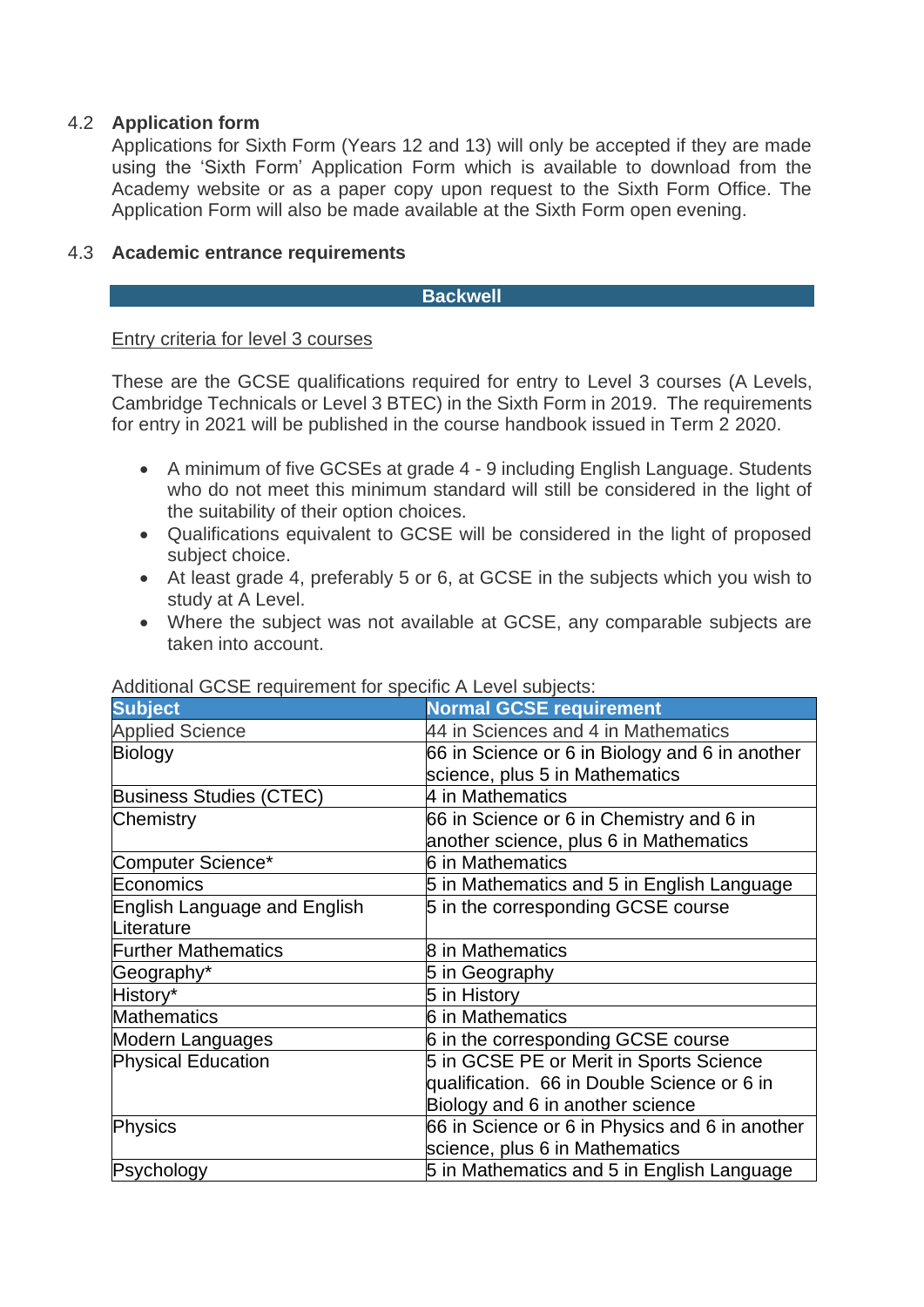| Religious Studies: Philosophy & | 5 in Philosophy and Religion. 5 in English |
|---------------------------------|--------------------------------------------|
| Ethics*                         | Language                                   |
| Sociology*                      | 5 in Sociology. 5 in English Language      |

\*Where this subject has not been studied at GCSE students will be considered based on their overall academic profile or achievement in core subjects above.

#### **Gordano**

#### **For Level 3 Vocational Programmes:**

For all Level 3 Vocational Subjects a minimum of 5 GCSEs at Grade 4 or above is required. If students are offered places on Level 3 vocational courses without obtaining English and Maths at Grade 4, they will be required to retake English and Maths GCSEs during their time in Sixth Form.

#### **For A Level courses (Level 3):**

A minimum of 5 GCSEs (not equivalents) at Grade 4 or above is required. If English and Maths GCSE grade 4 or above has not been achieved, students would be required to retake this exam(s) during their time in Sixth Form.

| <b>Subject</b>                             | <b>Entry Criteria</b>                                                                                                                                                                                                 |
|--------------------------------------------|-----------------------------------------------------------------------------------------------------------------------------------------------------------------------------------------------------------------------|
| Art                                        | Grade 5 or above in GCSE Art                                                                                                                                                                                          |
| <b>Biology</b>                             | Students must achieve two Grade 6s in GCSE Combined Science or<br>a minimum of two Grade 6s including Biology in GCSE Triple<br>Science results.<br>A Grade 6 in English and Maths is also desirable, due to the high |
|                                            | level of Maths and written content.                                                                                                                                                                                   |
| <b>Business</b>                            | Grade 5 in English or Maths GCSE                                                                                                                                                                                      |
| Chemistry                                  | Students must achieve two Grade 6s in GCSE Combined Science or<br>a minimum of two Grade 6s including Chemistry in GCSE Triple<br>Science results.                                                                    |
|                                            | A Grade 6 in English and Maths is also desirable, due to the high<br>level of Maths and written content.                                                                                                              |
| Design & Technology                        | Minimum Grade 4 GCSE in either Electronics, Resistant Materials,<br><b>Product Design or Graphic Products</b>                                                                                                         |
| <b>Drama and Theatre</b><br><b>Studies</b> | Minimum Grade 5 in GCSE Drama                                                                                                                                                                                         |
| Dance                                      | Minimum Grade 5 in Dance                                                                                                                                                                                              |
| Economics                                  | Minimum of Grade 5 in Maths GCSE                                                                                                                                                                                      |
| English Language                           | Grade 5 in Lit or Language GCSE                                                                                                                                                                                       |
| <b>English Literature</b>                  | Grade 5 at GCSE in English Literature (most 5 in English Language<br>GCSE also)                                                                                                                                       |
| French                                     | Minimum Grade e 6 in GCSE French (most will have achieved 7)                                                                                                                                                          |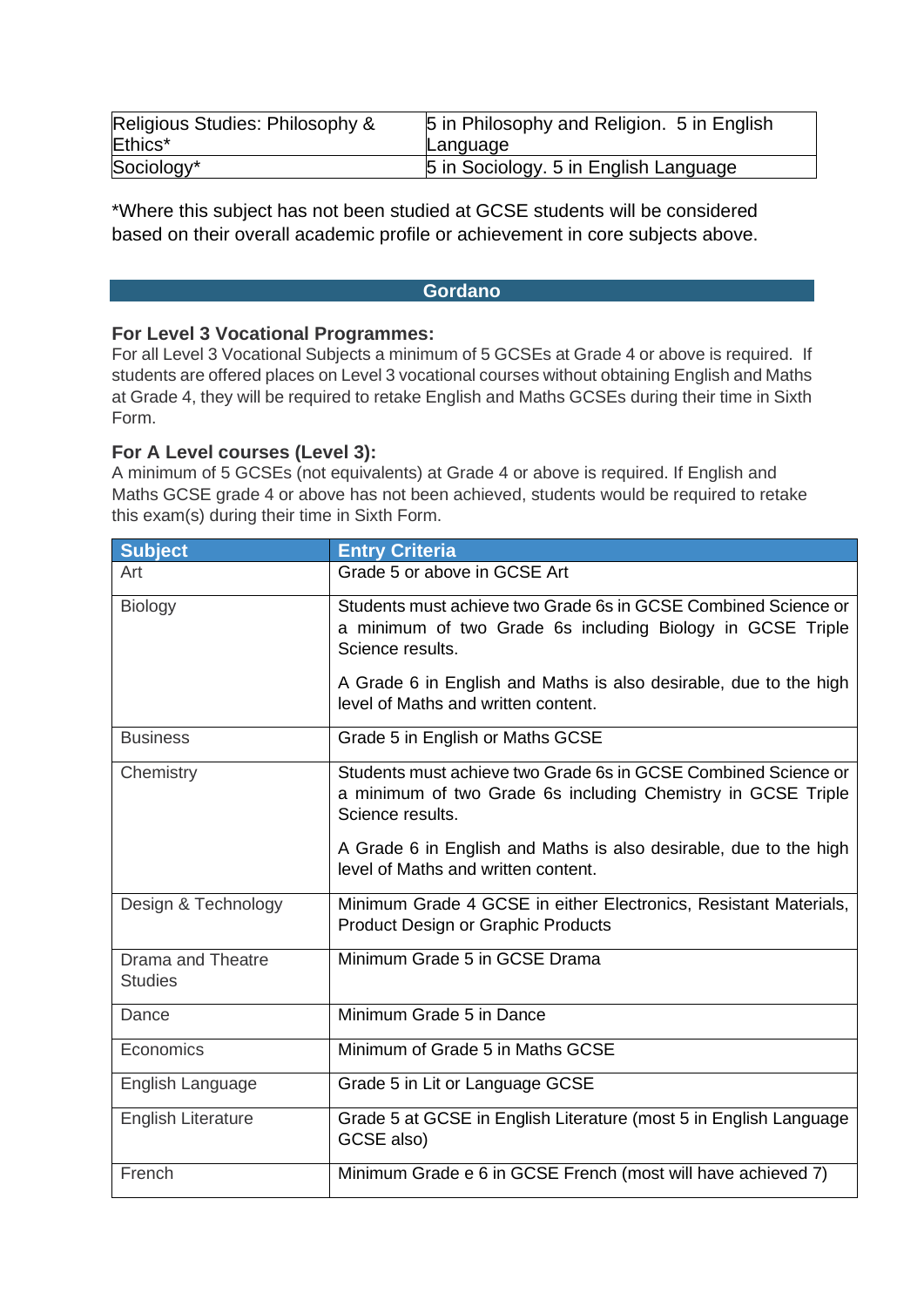| Geography                      | 5 in GCSE Geography or a Grade 5 in English Lit or Lang if<br>Geography not taken.                                                               |
|--------------------------------|--------------------------------------------------------------------------------------------------------------------------------------------------|
| <b>Government and Politics</b> | Grade 5 in GCSE English or 5 in History if taken                                                                                                 |
| <b>History</b>                 | Grade 5 at GCSE History or a Grade 5 in English Lit or Language if<br>History not taken                                                          |
| <b>Maths</b>                   | Grade 7 in GCSE Maths                                                                                                                            |
| <b>Further Maths</b>           | Grade 8 in GCSE Maths                                                                                                                            |
| <b>Media Studies</b>           | Grade 4 in English Literature and English Language                                                                                               |
| <b>Music</b>                   | Grade 6 in GCSE Music OR Grade 5 instrumental/vocal qualification                                                                                |
| Philosophy and Ethics          | Grade 5 in RE GCSE (full course) or Grade 5 in GCSE English<br>Language or Literature if RE not taken                                            |
| <b>Physics</b>                 | Students must achieve two Grade 6s in GCSE Combined Science or<br>a minimum of two Grade 6s including Physics in GCSE Triple<br>Science results. |
|                                | A Grade 6 in English and Maths is also desirable, due to the high<br>level of Maths and written content.                                         |
| Psychology                     | Grade 5 in English and Maths (most will have a 6 grade in Science)                                                                               |
| Sociology                      | Grade 5 GCSE in English Language/Literature                                                                                                      |
| Spanish                        | Minimum Grade 6 in GCSE Spanish (most will have achieved 7)                                                                                      |
| <b>Textiles</b>                | Grade 4 GCSE or above in either a D&T subject or Art (preferably<br>Textiles)                                                                    |

#### <span id="page-8-0"></span>4.4 **Late applications**

External applications for places in the Sixth Form, received later than 4.30pm on 6 December 2020 will not be processed until all 'on time' applications have been administered and provisional decisions notified on 27 March 2021. Late applications will be administered on a first come first served basis, at which time there may no longer be places available.

#### <span id="page-8-1"></span>4.5 **Minimum entrance requirements**

The minimum academic entrance requirements for admission to the Sixth Form are clearly published on the school website annually from November 2020. These apply equally for internal and external applicants and evidence of examination results must be provided before the offer of any provisional place will be confirmed.

## 5. In year school transfer applications

The following applications will be treated as in-year admissions during 2021-22:

- applications for admission to Year 7 which are received after 1 September 2021
- all other applications for admission to 8 to 11.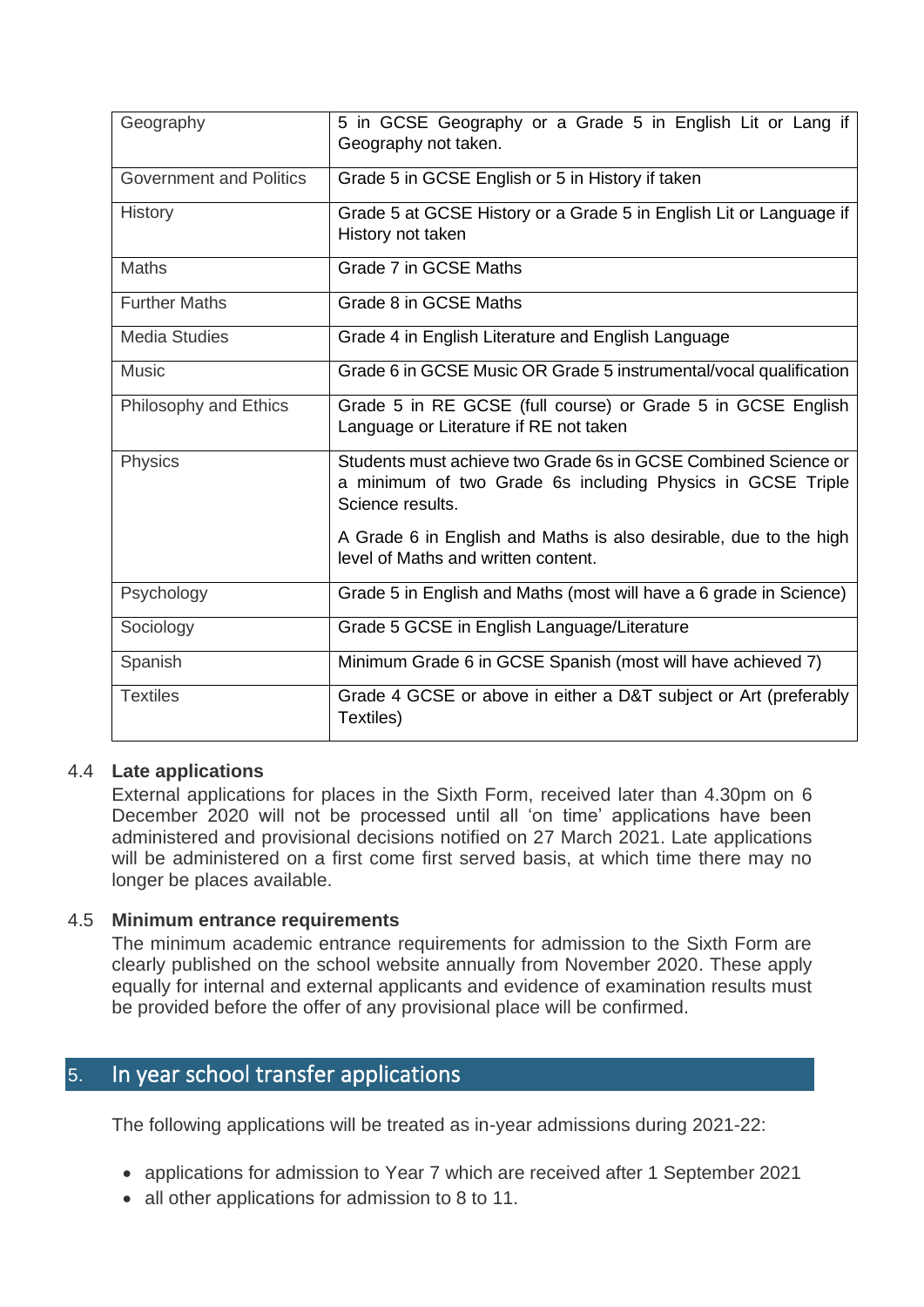## <span id="page-9-0"></span>5.1 Applications

Applications will not normally be considered in advance of the date the place is required, this will be approximately 35 days for those moving house, and 21 days for those not moving house. However, applications for admission in September 2021 can be made from 1 June 2021.

## <span id="page-9-1"></span>5.2 Outcome

Any offers must be responded to within 21 days of the date of the letter. Any request for an extension beyond the required reply date will be considered by on an individual basis.

## <span id="page-9-2"></span>5.3 Alternative places

The Admissions Authority is required to notify North Somerset Council of any in year transfer applications received and the outcome of them. If a place is unable to be offered at a preferred school and the applicant is, or has proven they will be, a resident of North Somerset then the Council will either:

- i. offer a place at the nearest school to the home address with a place available
- ii. advise the applicant of places that may be available at Own Admission Authority school(s)
- iii. if the child is currently attending the nearest available school to the home address, the Council is not required to take any actions.

## <span id="page-9-3"></span>5.4 Waiting list

Where there are more children than places available, a waiting list will operate for each year group. If parents would like their child's name to be added to the waiting list they must request it, as no child is added automatically.

The waiting list will be maintained on a two term basis. If applicants wish to remain on the waiting list they must request this for the start of terms 1, 3 or 5. Any applicants that have not requested to be kept on the waiting list will not be considered for any vacancies that may arise. Term dates can be found at [www.n-somerset.gov.uk/school](http://www.n-somerset.gov.uk/school-term-dates)[term-dates.](http://www.n-somerset.gov.uk/school-term-dates)

Any application or appeal that is yet to be processed will be considered for a vacancy along with those already on the waiting list. When filling a vacancy, all those seeking a place at the time the decision is made (not at the time the vacancy occurs) will be considered.

Children who are the subject of a direction by a Council to admit or those who are allocated a school in accordance with the **Fair Access Protocol**, will take precedence over those on the waiting list.

Priority will not be given on the basis of the date an application was added to the list. All applications must be ranked in line with the admission authority's [oversubscription](http://www.n-somerset.gov.uk/my-services/schools-learning/admissions/arrangements-policies-consultations/schoolpublications/)  [criteria](http://www.n-somerset.gov.uk/my-services/schools-learning/admissions/arrangements-policies-consultations/schoolpublications/) and any allocations will be made using this. Each child added to a waiting list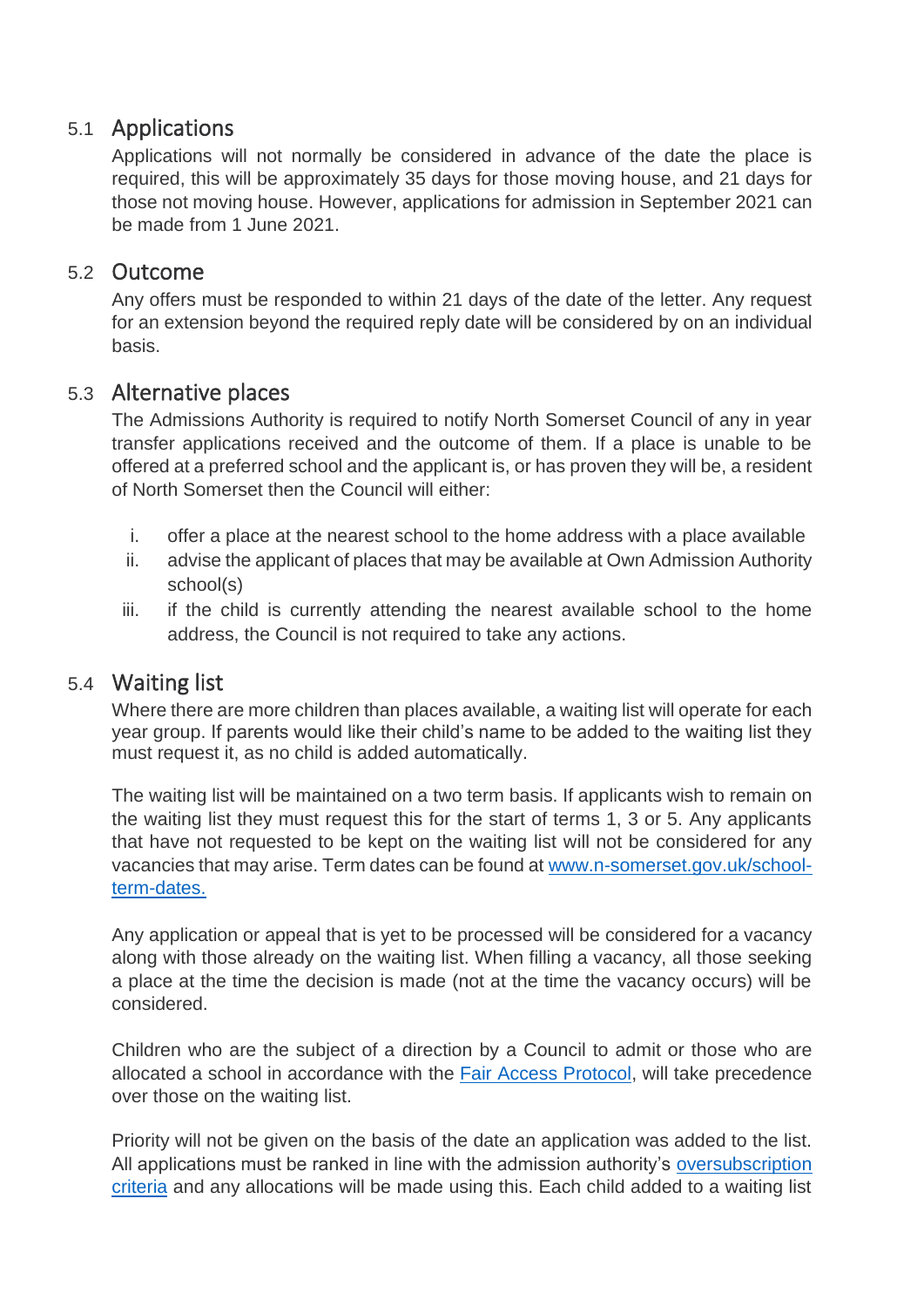will require the list to be ranked again in line with the published oversubscription criteria. Waiting list positions can go up as well as down as additional applicants are added to or removed from the waiting list and ranked in accordance with the specific oversubscription criteria.

# <span id="page-10-0"></span>5.5 UK Service Personnel and Crown Servants

For UK Service Personnel and other Crown Servants, where possible, places may be allocated in advance of the pupils return to the UK provided the MOD, FCO or GCHQ have provided a letter declaring a return date and residency placement. Places may be offered and reserved up to one term in advance of the place being required. North Somerset operates 6 terms per year. Term dates can be found at [www.n](http://www.n-somerset.gov.uk/school-term-dates)[somerset.gov.uk/school-term-dates](http://www.n-somerset.gov.uk/school-term-dates)

#### <span id="page-10-1"></span>5.6 Fair access

Each Local Authority **must** have a Fair Access Protocol, agreed with the majority of schools in its area to ensure that - outside the normal admissions round - unplaced children, especially the most vulnerable, are offered a place at a suitable school as quickly as possible. In agreeing a protocol, the Local Authority **must** ensure that no school - including those with available places – is asked to take a disproportionate number of children who have been excluded from other schools, or who have challenging behaviour. The protocol **must** include how the Local Authority will use provision to ensure that the needs of pupils who are not ready for mainstream schooling are met.

The Fair Access Protocol is available at [www.n-somerset.gov.uk/fair-access-protocol](http://www.n-somerset.gov.uk/fair-access-protocol)

# 6. General Information

## <span id="page-10-2"></span>6.1 Who can apply

Applications will be accepted for children who meet one or more of the following:

- they are resident in the UK
- they hold full British Citizen Passports
- they are from countries whose passports have been endorsed to show that they have the [right to abode](https://www.gov.uk/right-of-abode) in this country.

Applications for children who do not meet one of the above will not be accepted until the child is in this country.

#### <span id="page-10-3"></span>6.2 Parent

This includes all of those people, including carers, who have parental responsibility for a child as set out in the Children Act 1989. All references within this document to parent(s) therefore include carers.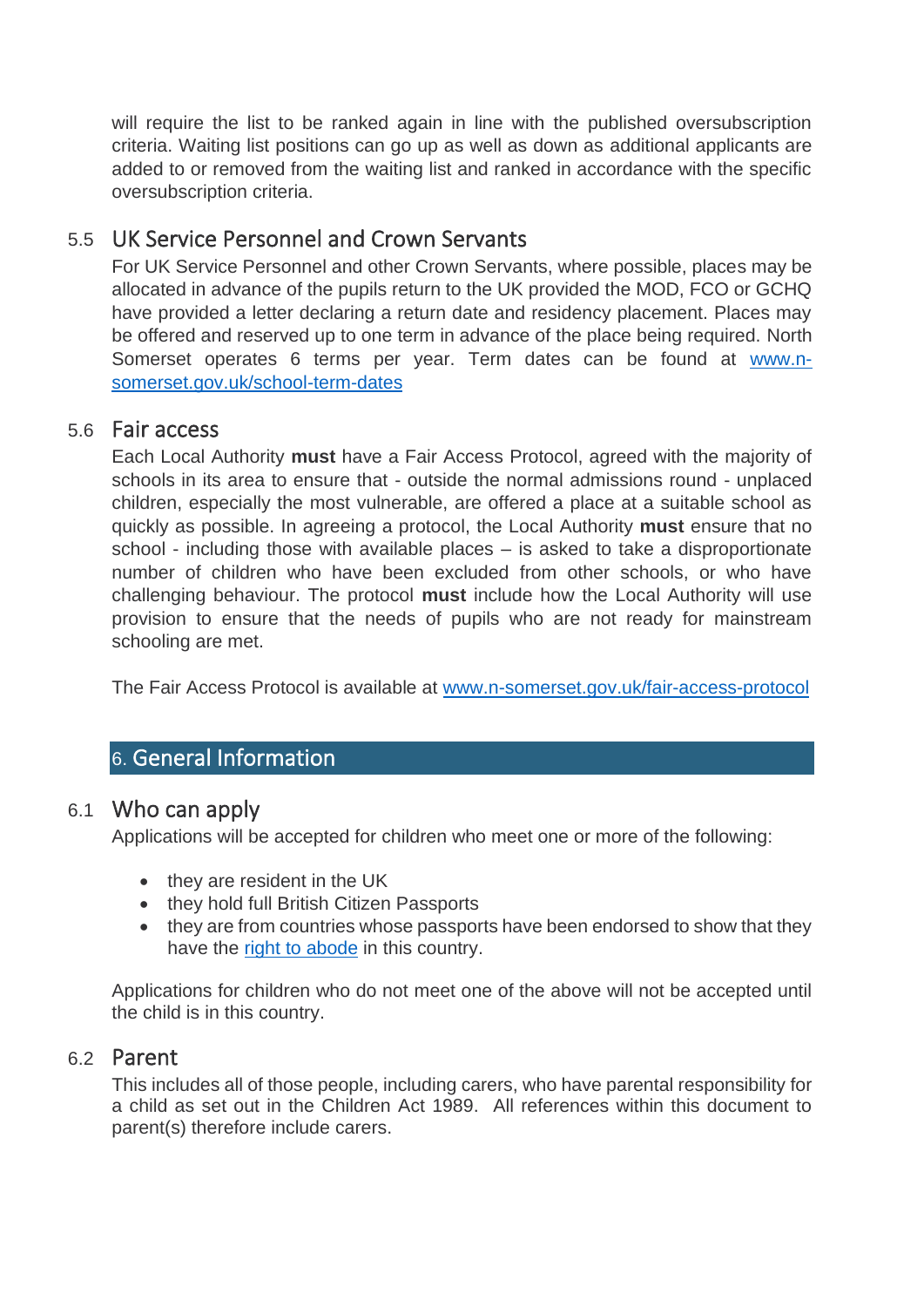## <span id="page-11-0"></span>6.3 Home address

A child's home address is considered to be the place where the child permanently and ordinarily resides for the majority of the time as at the closing date and time. This would normally be the same address as a person who has parental responsibility for the child and is their main carer.

An address used for childcare arrangements cannot be used as the home address. The address of a child that is different from his/her parents where the move to this address is expressly linked to obtaining a school place will not be accepted.

Where parents do not live together, and the child spends equal amounts of time with both parents, the home will be considered to be that of the parent who made the application to be the child's home.

More than one address will not be accepted as the child's home address. If necessary, the terms of a residency order may clarify the home address.

If parents share parental responsibility for the child, and both parents submit an application form, both parents will be asked to determine which application should be considered and which application should be withdrawn. If parents are unable to reach an agreement, a Specific Issues Order or a residency order will be requested to be seen for clarification on which address should be used.

In the absence of any Specific Issues or residency order, the home address will be considered to be that of the parent with the primary day to day care and control of the child. In reaching this decision, evidence may be requested from both parents. Examples of evidence would be the address of the parent who receives Child Benefit and/or the address which is registered with a medical GP. Parents are urged to reach agreement but where they do not, the home address will be determined for them.

If a child is temporarily living away from his/her parents in a different Council area, the Council where the child ordinarily lives will continue to be the home Council.

Whilst the place of residence of the child for the first round of allocations would normally be his/her physical place of residence as at Closing Date and time for applications, it should be noted that in certain circumstances and acting in the interests of the child, an alternative place of residence may be used\*, for example where a child is temporarily living away from his/her parent's home and the new temporary place of residence is the home where the child is likely to be living whilst attending school.

\*If necessary this would be determined by North Somerset Council.

## <span id="page-11-1"></span>6.4 Change of Address

Parents must inform North Somerset Council if they change address as soon as possible or any offer of a place may be withdrawn. If a change of address will occur after the closing time and date (and before the start of term 1), and independent confirmation is submitted by the closing time and date, it will be considered in the first round of allocations.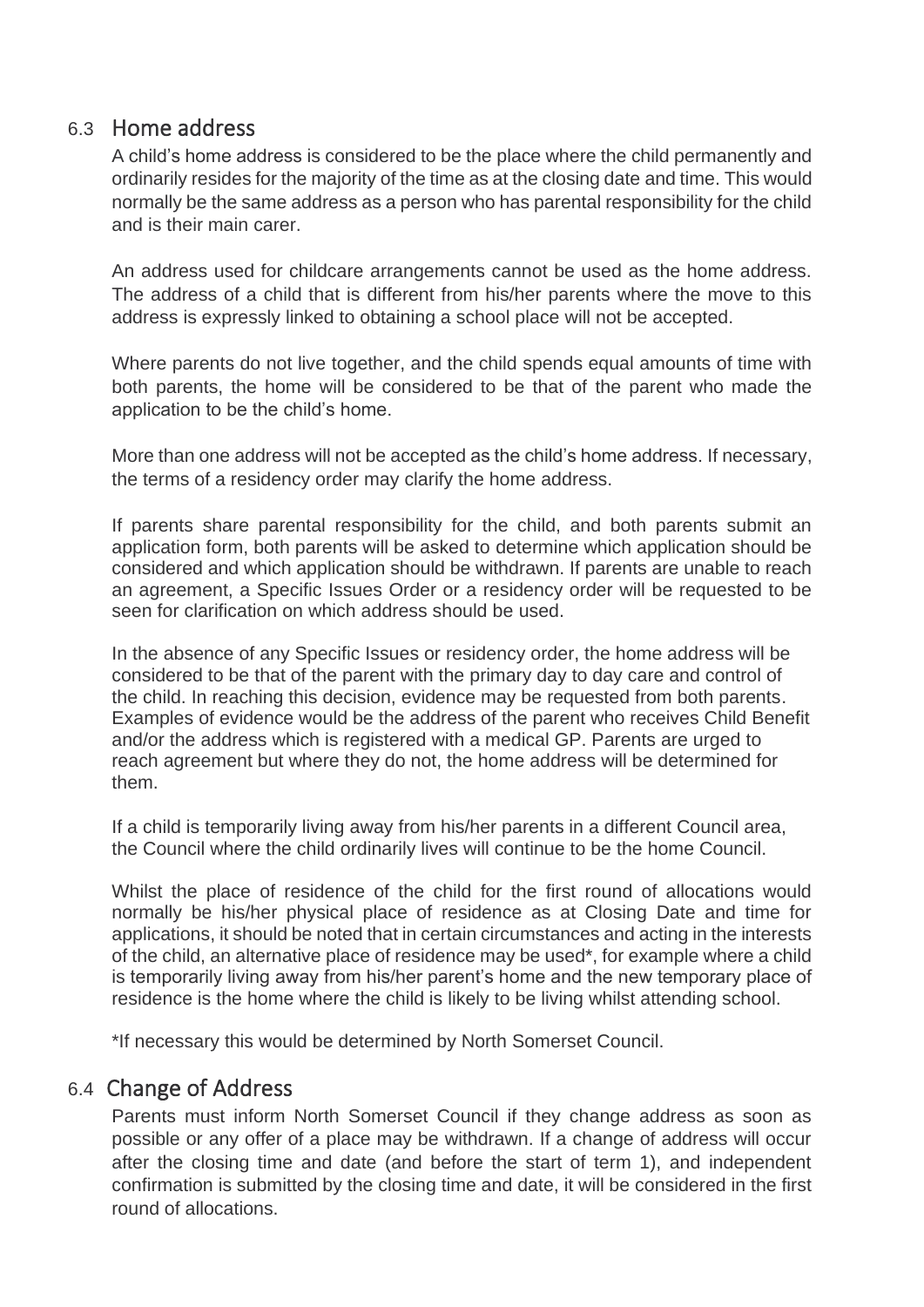Examples of independent confirmation of a change of address are:

- a solicitor's letter confirming the exchange of contracts with a completion date,
- a tenancy agreement signed by both parties,
- a utility bill dated within three months prior to submission.

If the child is from a family of a Crown Servant or of UK Service Personnel, a letter from the MOD, FCO or GCHQ declaring a return date and residency area.

Applicants may also be required to provide proof that they have left the previous property, for example by supplying a final account utility bill.

If a new address is not accepted for a round of allocations, where none of the parental preferences can be offered, the alternative school offered will be based on the new address (providing details and independent confirmation is received before the round of allocation has been finalised).

Where a change of address is from one Local Authority to another, the Local Authority of the new address, will then normally be the home Local Authority. The new home Local Authority will then process the application and notify the parents of the outcome.

## <span id="page-12-0"></span>6.5 Documentary evidence

The Admissions Authority reserves the right to require documentary evidence of the genuineness of a family address and if this is not produced, reserves the right to make its own enquiries.

The child's normal permanent home address where he or she lives with his or her parents or legal guardians will be used to decide where the child lives. If parents or guardians plan to move documentary evidence will be required.

Examples of evidence that may be acceptable to determine a child's address are:

- i. A solicitor's letter confirming exchange of contracts and a completion date for a property which is being purchased or a property which is being sold.
- ii. A copy of a signed rental agreement or a solicitor's letter if moving to a Council or rented property and proof of your sale or Notice to Quit on your current/previous property.
- iii. A copy of a council tax bill or utility bill such as water, gas or electricity in your name for your newly owned or rented property together with proof of your sale or Notice to Quit on your current/previous property.
- iv. If you are moving in with a relative a letter from them will be required confirming the date you will be moving in together with a copy utility bill showing their name and address. A solicitor's letter will also be required confirming that completion of contracts has taken place on your sale or Notice to Quit on your current/previous property.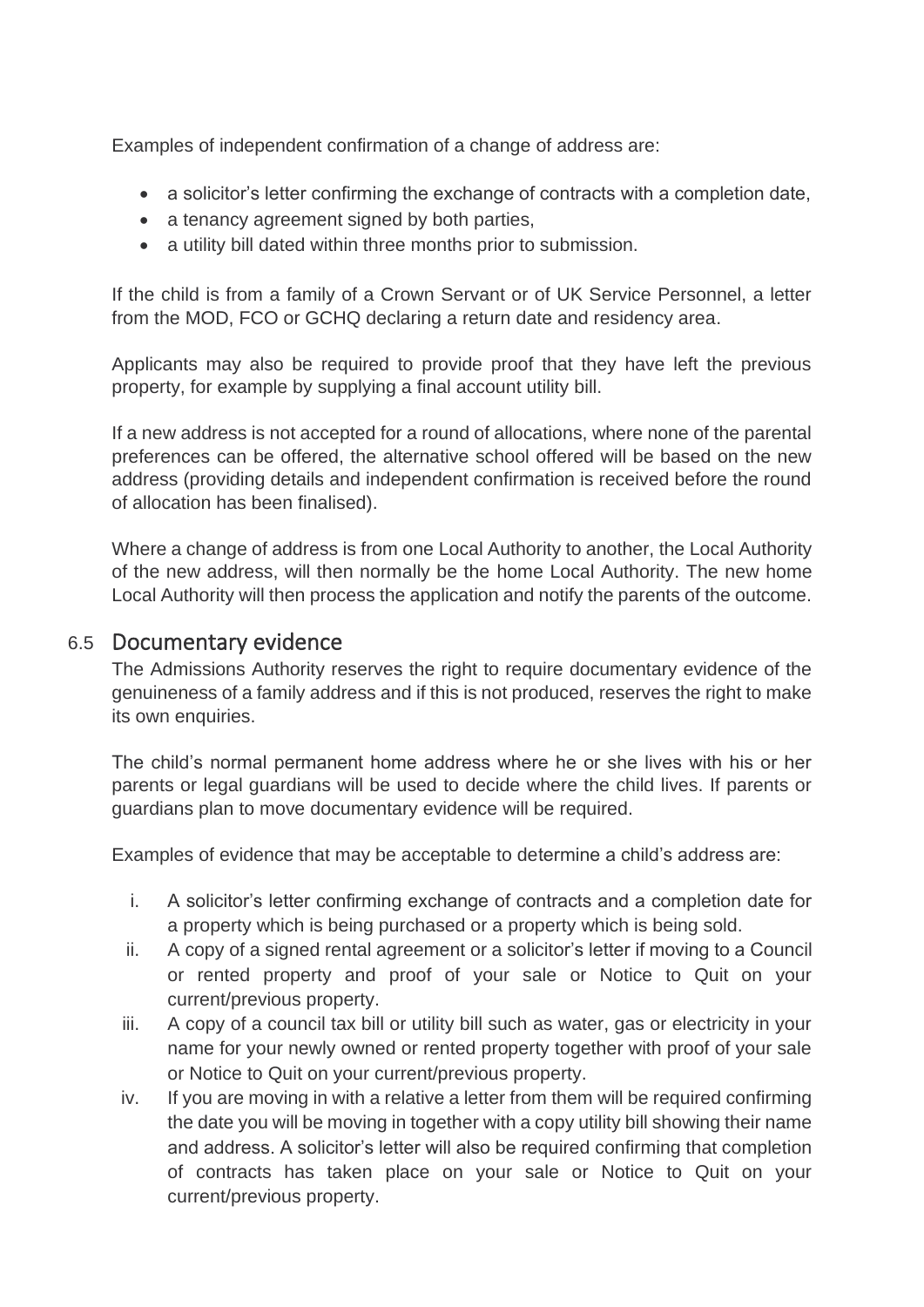## <span id="page-13-0"></span>6.6 Supporting documents

Any letters/supporting documents should also be submitted to the [Admissions](#page-16-2)  [Authority.](#page-16-2) Applications and any letters/supporting documents received by the School Admissions Team at its office in Castlewood, Tickenham Road, Clevedon may also be accepted.

Whilst it is not the responsibility of other offices/schools, the Admissions Authority will use discretion and may accept applications/documents received by other Councils, Schools or other Council offices that are passed to the School Admissions Team. They will be accepted as on time if North Somerset Council feels they may have been submitted by the closing time and date.

## <span id="page-13-1"></span>6.7 Withdrawal of an offer

The Admissions Authority reserves the right to withdraw an offer of a school place in certain limited circumstances. Examples include:

- i. Where a parent has given fraudulent or intentionally misleading information such as a false address, which effectively denied a place to a child with a stronger claim.
- ii. Where a parent has not responded to an offer within the deadline set or to any subsequent reminder to reply within a further 7 days.
- iii. Where the offer was made as a result of an administrative error.
- iv. If children do not commence attendance at school at the date arranged for their child to commence and the school is not given a satisfactory reason for the absence.

If a child or parent(s) move address but the parents do not inform the Admissions Authority, this may be deemed to be intentionally misleading and any place offered may be withdrawn if it has denied another child a place.

Where before offers are made, an application is deemed to be fraudulent or intentionally misleading the application will be considered on the basis of the correct information. It is the parent's responsibility to inform North Somerset Council and the Admissions Authority if their contact details change after making an application.

## <span id="page-13-2"></span>6.8 Children in care

Children in Care are defined as follows:

Children in Care' are children who are (a) in the care of a local Council or (b) being provided with accommodation by a local Council in the exercise of their social services functions (see the definition in section 22(1) of the Children Act 1989).

For Children previously in Care:

- this includes children who were adopted under the Adoption Act 1976 (see section 12 adoption orders) and children who were adopted under the Adoption and Children Act 2002 (see section 46 adoption orders)
- child arrangements orders are defined in s.8 if the Children Act 1989, as amended by s.12 of the Children and Families Act 2014. Child arrangements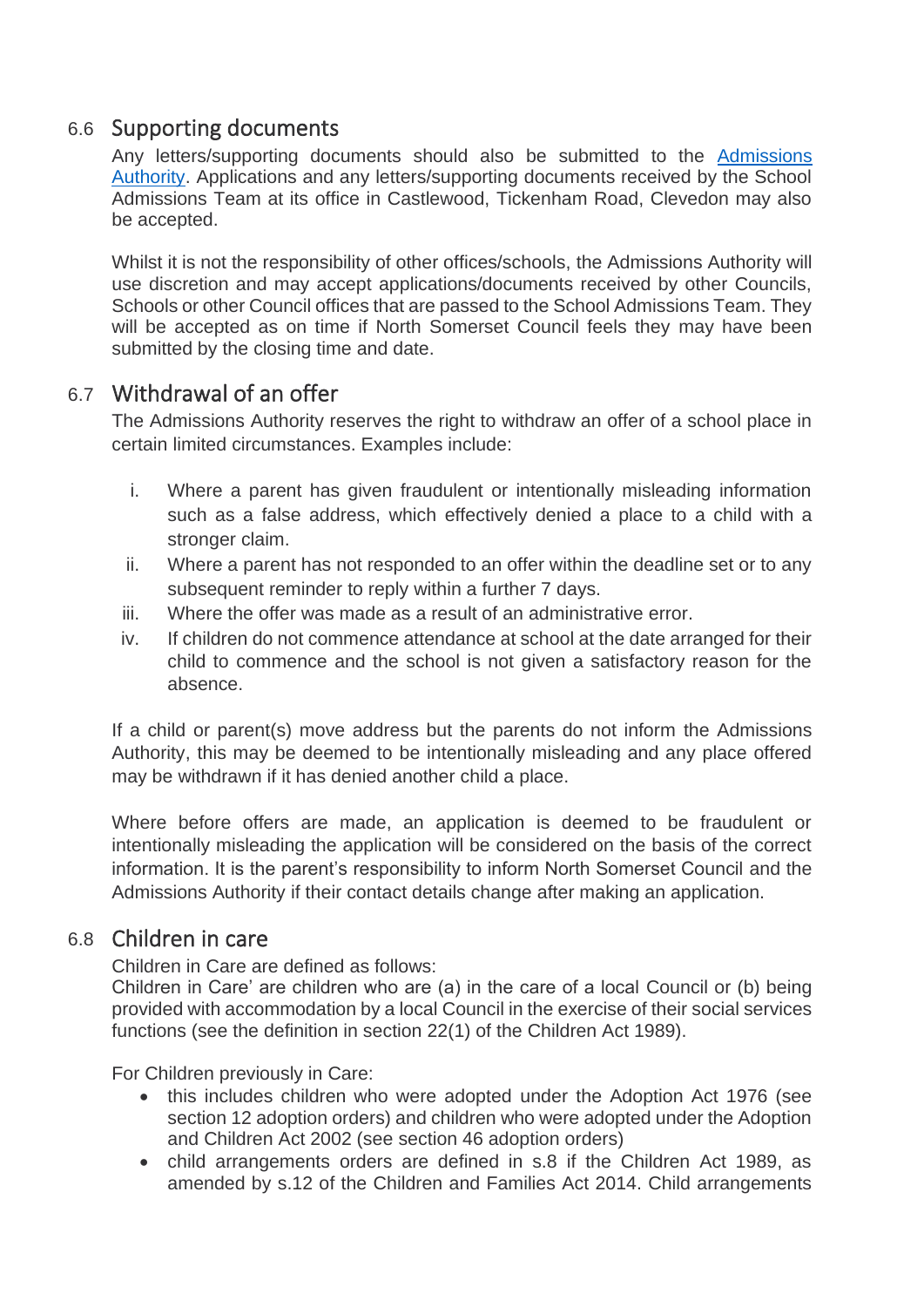orders replaced residence orders and any residence order in force prior to 22 April 2014 is deemed to be a child arrangements order

- in accordance with Section 14A of the Children Act 1989, a Special Guardianship Order is defined as an order appointing one or more individuals to be a child's special guardian (or special guardians).
- *Children who appear (to the admission authority) to have been in state care outside of England and ceased to be in state care as a result of being adopted.*

#### <span id="page-14-0"></span>6.9 Brothers and sisters

To be considered as a brother or sister a child must be living at the same address for the majority of the time (at least 50% of the time), as a full, half, step or adoptive brother/sister.

Full and adoptive brothers/sisters are defined as children who have the same biological or adoptive parents.

Half brothers/sisters are defined as children who share only one biological or adoptive parent.

Step brothers/sisters are defined as children who are not necessarily related biologically (including foster children) but are living in the same household for the majority of the time at the address the Admissions Authority considers to be the address of the child for whom the application is made.

It is the responsibility of parents to ensure that they declare on their application if they have a child (or have been allocated a place for a child) at their preferred school(s) or to inform the Admissions Authority if a child obtains a place after they have applied.

A brother or sister must be attending (or is expected by the Admissions Authority to be attending) the school at the time of admission. Any sibling claims for children on role at Gordano in Year 11 will be assumed to be transferring to Year 12 at Gordano Sixth Form. Any sibling claims for children on roll at Gordano Sixth Form in Year 12 will be assumed to be continuing their education at Gordano Sixth Form into Year 13.

#### <span id="page-14-1"></span>6.10 Distances

A direct line distance is where distances are measured in a straight line between the address point of the child's home and the main entrance marker for the school, indicated on North Somerset Council computerised system(s). Unless stated otherwise, where the direct line distances are equal, the ranking of applications will be determined by drawing lots.

If it is not possible to measure a distance on North Somerset Council computerised system(s), North Somerset Council will use alternative methods.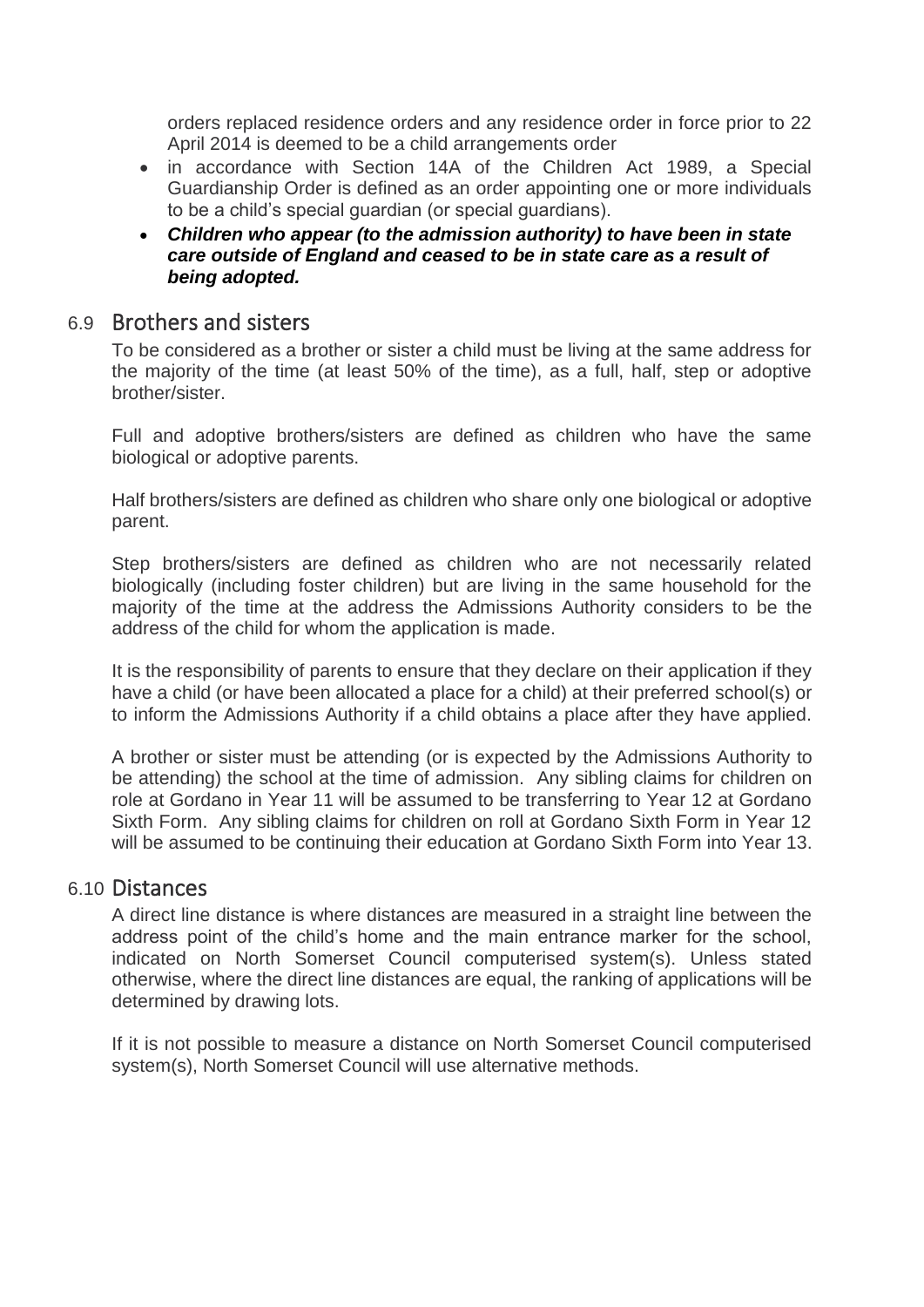# <span id="page-15-0"></span>6.11 Admissions of children outside their normal chronological age group (delayed or accelerated entry)

Applications for delayed or accelerated entry in cases where parents would like their child to be admitted to a year group that is not the chronological age year group, will be considered. The Admissions Authority for the school will make the final decision.

Decisions will be made on the basis of the circumstances of each case and in the best interests of the child. This will include taking account:

- the parent's views:
- information about the child's academic, social and emotional development;
- where relevant, their medical history and the views of a medical professional;
- whether they have previously been educated out of their normal age group;
- whether they may naturally have fallen into a lower age group if it were not for being born prematurely.

The Admissions Authority must also take into account the views of the head teacher.

Parents will need to write to the school to request that their child be placed in a year group other than their chronological age year group. Parents will need to give reasons for the request and details of the child's particular needs. Any reports or evidence to support your request should also be enclosed.

For Year 7 admissions, it is advised that an on time application is submitted for the correct chronological year group. If the delay/accelerated request is agreed, the on time application can be withdrawn and a new application should be made the following year. If the request is not agreed, and the child stays in their chronological age group, the on time application can still be processed. If a request is not agreed and the child does not have an on time application, then a late application would need to be submitted.

Where the admission authority agrees to a parent's request for their child to be admitted out of their normal age group the parent must apply according to the timescales of the agreed admission cohort. The application will be processed as part of the main admissions round (including applying the oversubscription criteria where applicable), unless the parental request is made too late for this to be possible. Parents have a statutory right to appeal against the refusal of a place at a school for which they have applied and been refused. This right does not apply if they are offered a place at the school but it is not in their preferred age group.

## 6.12 Appeals

All applicants refused a place have a right of appeal to an independent appeal panel constituted and operated in accordance with the [School Admission Appeals Code.](https://assets.publishing.service.gov.uk/government/uploads/system/uploads/attachment_data/file/275897/school_admission_appeals_code_1_february_2012.pdf) Details of how to appeal are included in the outcome email or letter.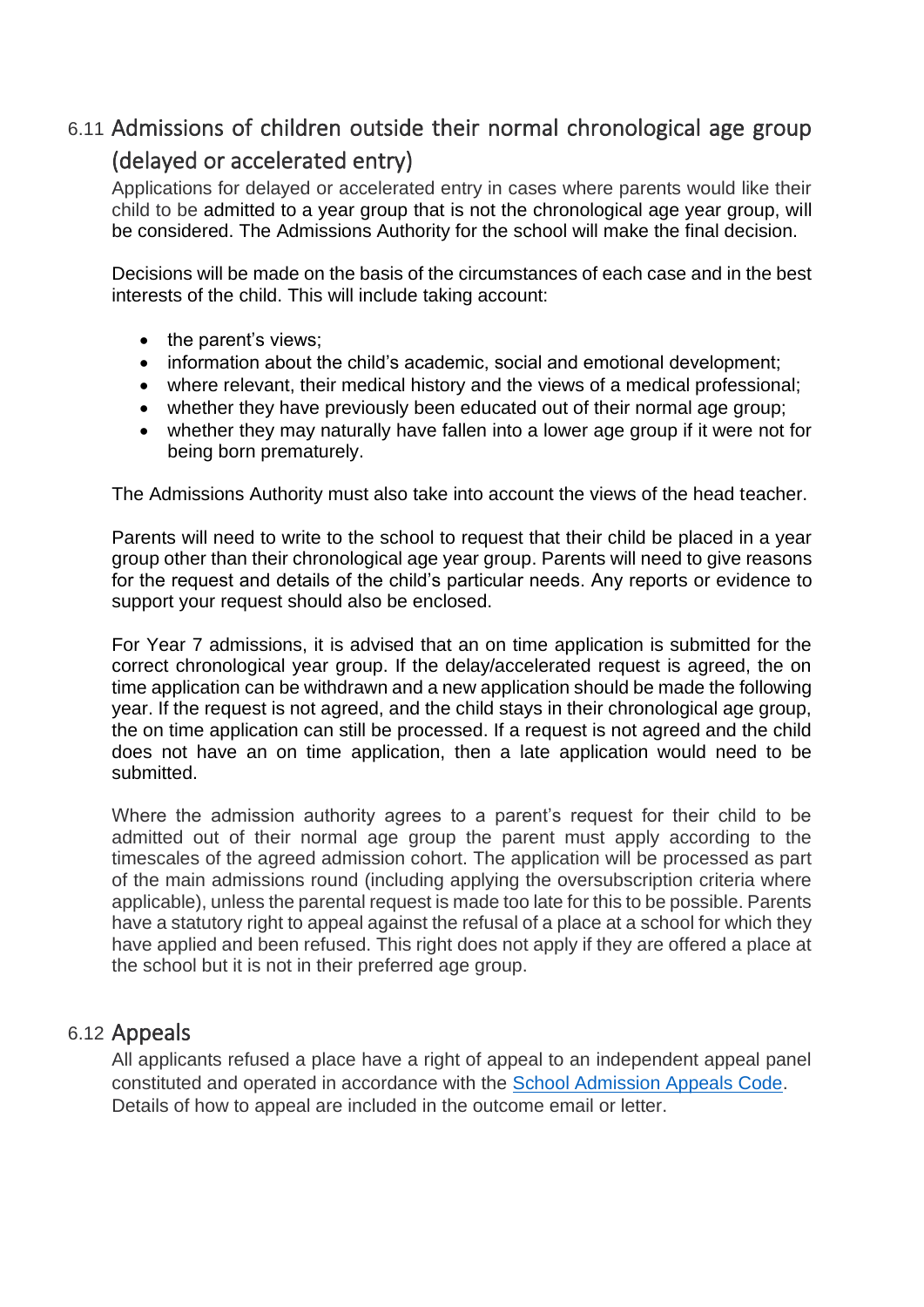# <span id="page-16-0"></span>6.13 Statement of Special Educational Needs or Education, Health and Care

# Plan

<span id="page-16-1"></span>Applicants in receipt of a Statement of Educational Needs or Education, Health and Care Plan should contact their SEN Officer to apply for schools.

# 6.14 Alteration

<span id="page-16-2"></span>It should be noted that this policy is subject to alteration to reflect any changes in legislation, case law, Council policy or to ensure legal compliance.

# 7. Contact details

|                            | Address:   | <b>Backwell School</b>           |
|----------------------------|------------|----------------------------------|
|                            |            | <b>Station Road</b>              |
|                            |            | <b>Backwell</b>                  |
| SACKWE                     |            | <b>Bristol</b>                   |
|                            |            | <b>BS48 3BX</b>                  |
|                            |            |                                  |
|                            | Telephone: | 01275 463371                     |
|                            | Email:     | mailbox@backwellschool.net       |
|                            | Website:   | www.backwellschool.net           |
|                            | Address:   | Gordano School                   |
|                            |            | St Mary's Road                   |
|                            |            | Portishead                       |
|                            |            | <b>North Somerset</b>            |
|                            |            | <b>BS207QR</b>                   |
|                            |            |                                  |
|                            | Telephone: | 01275 842606                     |
|                            | Email:     |                                  |
| S C H                      |            | mailbox@gordanoschool.org.uk     |
|                            | Website:   | www.gordanoschool.org.uk         |
|                            | Address:   | Lighthouse Schools Partnership   |
|                            |            | St Mary's Road                   |
|                            |            | Portishead                       |
|                            |            | <b>Bristol</b>                   |
|                            |            | <b>BS207QR</b>                   |
|                            |            |                                  |
|                            | Telephone: | 01275 841396                     |
| LIGHTHOUSE                 | Email:     | enquiries@lsp.org.uk             |
| <b>SCHOOLS PARTNERSHIP</b> | Website:   | www.lsp.org.uk                   |
|                            | Address:   | <b>School Admissions Team</b>    |
|                            |            | People and Communities           |
|                            |            | <b>North Somerset Council</b>    |
| erset                      |            | <b>Town Hall</b>                 |
|                            |            | <b>Walliscote Grove Road</b>     |
|                            |            | Weston-super-Mare                |
|                            |            | <b>BS23 1UJ</b>                  |
|                            |            |                                  |
|                            | Tel No:    | 01275 884078 / 884014            |
|                            | Email:     | admissions@n-somerset.gov.uk     |
|                            | Website:   | www.n-somerset.gov.uk/admissions |